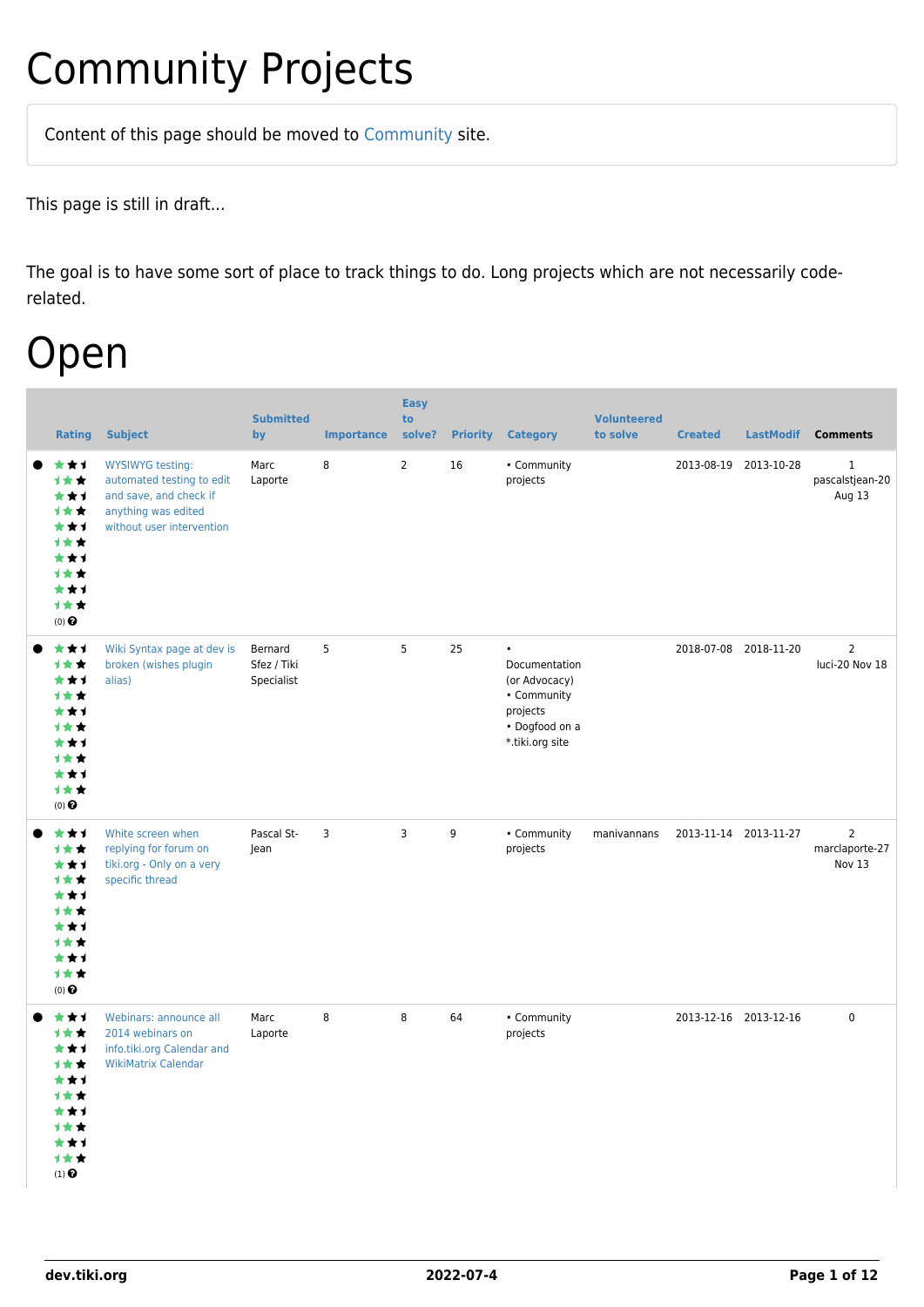| <b>Rating</b>                                                                                            | <b>Subject</b>                                                                                                              | <b>Submitted</b><br>by | <b>Importance</b> | <b>Easy</b><br>to<br>solve? | <b>Priority</b> | <b>Category</b>                                                                                                                                                   | <b>Volunteered</b><br>to solve | <b>Created</b> | <b>LastModif</b>      | <b>Comments</b>                            |
|----------------------------------------------------------------------------------------------------------|-----------------------------------------------------------------------------------------------------------------------------|------------------------|-------------------|-----------------------------|-----------------|-------------------------------------------------------------------------------------------------------------------------------------------------------------------|--------------------------------|----------------|-----------------------|--------------------------------------------|
| ***<br>计女女<br>***<br>计女女<br>***<br>1★★<br>***<br>计女女<br>***<br>1★★<br>$(0)$ $\odot$                      | Update email in mail<br>notifications list from<br>intertiki sites when email<br>replaced in user account in<br>master site | Xavier de<br>Pedro     | 4                 | 5                           | 20              | • Usability<br>• Feature<br>request<br>• Community<br>projects<br>• Dogfood on a<br>*.tiki.org site<br>• Consistency                                              |                                | 2016-04-06     | 2016-05-30            | $\overline{2}$<br>xavi-30 May 16           |
| ★★1<br>计女女<br>***<br>计女女<br>***<br>1★★<br>***<br><b>1**</b><br>★★1<br>1★★<br>$(0)$ $\odot$               | Update all<br>information/documentation<br>about how to<br>contribute/participate to<br>Tiki                                | Marc<br>Laporte        | $\overline{4}$    | 6                           | 24              | $\bullet$<br>Documentation<br>(or Advocacy)<br>• Community<br>projects<br>• Dogfood on a<br>*.tiki.org site                                                       |                                |                | 2007-07-17 2013-10-28 | $\mathbf 0$                                |
| ★★1<br>1**<br>***<br><b>1**</b><br>***<br><b>1★★</b><br>***<br><b>1**</b><br>★★1<br>计女女<br>$(0)$ $\odot$ | Tracker item history<br>misses to show changes in<br>some cases                                                             | Xavier de<br>Pedro     | $\overline{7}$    | $\overline{4}$              | 28              | • Community<br>projects<br>• Dogfood on a<br>*.tiki.org site<br>• Regression                                                                                      |                                |                | 2015-11-18 2017-01-05 | $\mathbf 0$                                |
| ★★1<br>1**<br>***<br>计女女<br>★★1<br>计女女<br>***<br>1★★<br>***<br>计女女<br>$(0)$ $\odot$                      | Topic type is not shown to<br>plain registered users in<br>t.o forums                                                       | Xavier de<br>Pedro     | 5                 | $\overline{7}$              | 35              | • Error<br>• Community<br>projects<br>• Dogfood on a<br>*.tiki.org site<br>• Regression<br>• Conflict of<br>two features<br>(each works<br>well<br>independently) |                                |                | 2020-09-23 2020-10-21 | $\overline{2}$<br>xavi-26 Oct 20           |
| ***<br>计女女<br>***<br>1★★<br>***<br>1**<br>***<br>1★★<br>***<br>1★★<br>$(1)$ $\odot$                      | Top header ugly and hard<br>to use on iPhone /<br>smartphone                                                                | luciash d'<br>being [] |                   | $\mathbf{1}$<br>difficult   | 5               | • Usability<br>• Community<br>projects<br>• Dogfood on a<br>*.tiki.org site                                                                                       |                                |                | 2016-03-11 2016-03-11 | $\overline{7}$<br>chibaguy-12<br>Mar 16    |
| ***<br>1★★<br>***<br>1★★<br>***<br>1★★<br>***<br>1★★<br>***<br>计女女<br>$(0)$ $\odot$                      | Too many useless or<br>redundant fields when<br>editing a wish                                                              | Marc<br>Laporte        | 9                 | 4                           | 36              | • Usability<br>• Community<br>projects<br>• Dogfood on a<br>*.tiki.org site                                                                                       |                                |                | 2014-08-06 2014-08-10 | $\overline{2}$<br>marclaporte-11<br>Aug 14 |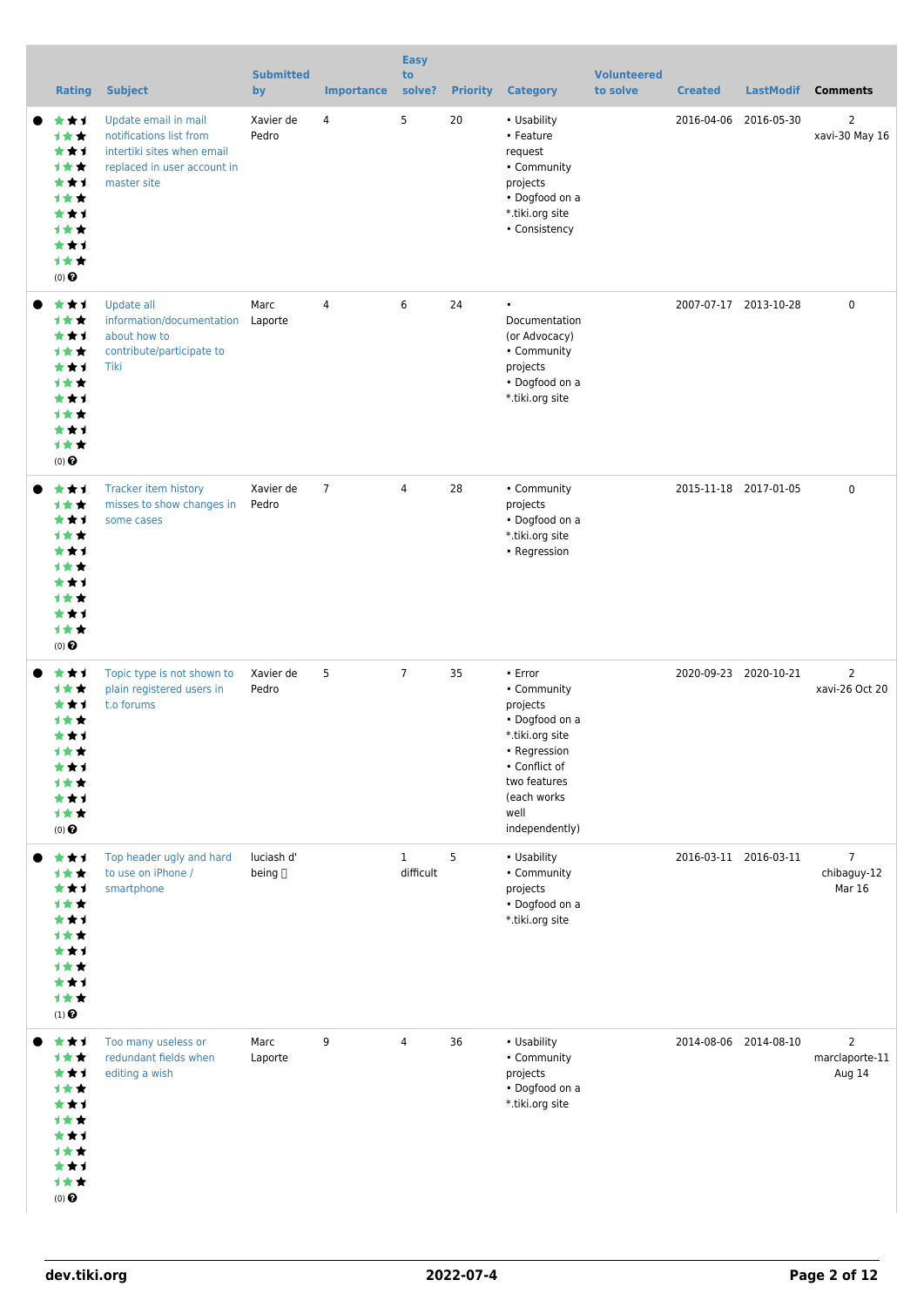| <b>Rating</b>                                                                       | <b>Subject</b>                                                                                               | <b>Submitted</b><br>by | <b>Importance</b> | <b>Easy</b><br>to<br>solve? | <b>Priority</b> | <b>Category</b>                                                                | <b>Volunteered</b><br>to solve | <b>Created</b>        | <b>LastModif</b> | <b>Comments</b>                          |
|-------------------------------------------------------------------------------------|--------------------------------------------------------------------------------------------------------------|------------------------|-------------------|-----------------------------|-----------------|--------------------------------------------------------------------------------|--------------------------------|-----------------------|------------------|------------------------------------------|
| ***<br>计女女<br>***<br>1★★<br>***<br>计女女<br>***<br>1★★<br>***<br>计女女<br>$(0)$ $\odot$ | tiki.org emails marked as<br><b>SPAM</b>                                                                     | G.                     |                   |                             | 25              | • Community<br>projects                                                        |                                | 2019-04-03            | 2019-04-03       | $\mathbf 0$                              |
| ***<br>1★★<br>***<br>计女女<br>***<br>计女女<br>***<br>计女女<br>***<br>计女女<br>$(0)$ $\odot$ | Tiki release script should<br>indicate what libs were<br>updated since last release                          | Marc<br>Laporte        | 3                 | $\overline{3}$              | 9               | $\bullet$<br>Documentation<br>(or Advocacy)<br>• Community<br>projects         |                                | 2017-08-26 2017-08-26 |                  | $\mathbf 0$                              |
| ***<br>1★★<br>***<br>计女女<br>***<br>1★★<br>***<br>计女女<br>***<br>计女女<br>$(0)$ $\odot$ | Tiki release script should<br>compile CSS (from SCSS or Laporte<br>LESS)                                     | Marc                   | 3                 | 8                           | 24              | • Community<br>projects                                                        |                                | 2019-07-01 2019-07-01 |                  | $\mathbf 0$                              |
| ***<br>计女女<br>***<br>计女女<br>***<br>计女女<br>***<br>计女女<br>***<br>计女女<br>$(0)$ $\odot$ | Tiki 7.1 HTML parsing -<br>WYSIWYG/CKE - not<br>working in some feature<br>like for ex. in articles          |                        | 9 high            |                             | 45              | • Usability<br>• Support<br>request<br>• Community<br>projects<br>• Regression |                                | 2011-08-07 2011-10-05 |                  | 3<br>Chealer9-05<br> an 18               |
| ***<br>1★★<br>***<br>1★★<br>***<br>1★★<br>***<br>计女女<br>***<br>计女女<br>$(0)$ $\odot$ | The version lifecycle is not<br>being respected                                                              | Marc<br>Laporte        | 10 high           | 10 <sup>°</sup><br>easy     | 99              | • Community<br>projects                                                        |                                | 2014-10-13 2022-03-25 |                  | $\mathbf{1}$<br>hman-25 Mar<br>22        |
| ***<br>1★★<br>***<br>计女女<br>***<br>1★★<br>***<br>计女女<br>***<br>计女女<br>$(0)$ $\odot$ | The canonical domain of<br>next.tiki.org should be<br>tiki.org so that search<br>index results feed tiki.org | Marc<br>Laporte        | $\overline{7}$    | 10<br>easy                  | 70              | • Community<br>projects                                                        | Oliver Hertel                  | 2021-11-26 2021-11-26 |                  | $\mathbf{1}$<br>marclaporte-26<br>Nov 21 |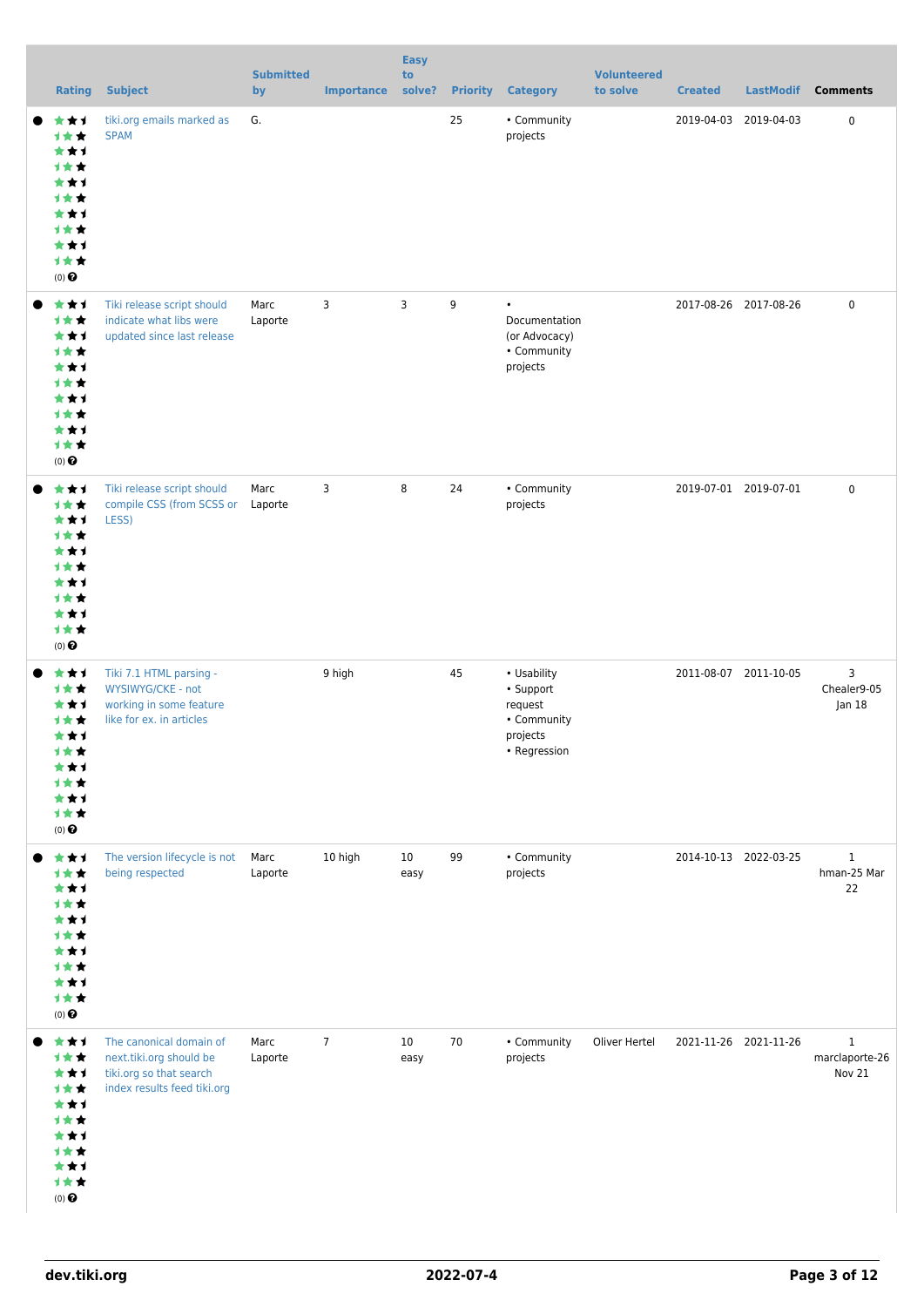| <b>Rating</b>                                                                                                           | <b>Subject</b>                                                                                                                                   | <b>Submitted</b><br>by | <b>Importance</b> | <b>Easy</b><br>to<br>solve? | <b>Priority</b> | <b>Category</b>                                                                                                                                                                    | <b>Volunteered</b><br>to solve | <b>Created</b> | <b>LastModif</b>      | <b>Comments</b> |
|-------------------------------------------------------------------------------------------------------------------------|--------------------------------------------------------------------------------------------------------------------------------------------------|------------------------|-------------------|-----------------------------|-----------------|------------------------------------------------------------------------------------------------------------------------------------------------------------------------------------|--------------------------------|----------------|-----------------------|-----------------|
| ***<br>1★★<br>***<br><b>1**</b><br>★★1<br>***<br>***<br><b>1**</b><br>***<br><b>1**</b><br>$(0)$ $\odot$                | <b>Testing Tiki Accounting in</b><br>12.x                                                                                                        | Marc<br>Laporte        |                   |                             | 25              | • Community<br>projects                                                                                                                                                            |                                | 2014-01-20     | 2014-01-20            | $\pmb{0}$       |
| ***<br>1★★<br>***<br>1★★<br>***<br>1★★<br>***<br><b>1**</b><br>***<br>计女女<br>$(0)$ $\odot$                              | <b>TableSorter header from</b><br>bug tables disappeared<br>when using plugin alias<br>(wishes - plugin trackerlist)                             | Xavier de<br>Pedro     | 6                 | 5                           | 30              | • Community<br>projects<br>• Dogfood on a<br>*.tiki.org site<br>• Regression                                                                                                       |                                |                | 2018-05-24 2018-05-24 | 0               |
| ***<br>1★★<br>***<br>计女女<br>***<br><b>1**</b><br>***<br>1★★<br>***<br>1★★<br>$(0)$ $\odot$                              | t.o: page alias feature not<br>working because some<br>duplication exists (not<br>prevented at edition time<br>and feedback gone too<br>quickly) | Xavier de<br>Pedro     | 5                 | $\overline{7}$              | 35              | • Usability<br>• Community<br>projects<br>• Dogfood on a<br>*.tiki.org site<br>• Regression                                                                                        |                                |                | 2016-10-04 2017-01-09 | $\mathbf 0$     |
| ***<br>计女女<br>***<br><b>1**</b><br>***<br>***<br>***<br><b>1**</b><br>***<br>计女女<br>$(0)$ <sup><math>\odot</math></sup> | t.o calendar: warn the user<br>about the time zone being<br>used at time selection by<br>the user                                                | Xavier de<br>Pedro     | 9                 | 6                           | 54              | • Error<br>• Usability<br>• Community<br>projects<br>• Dogfood on a<br>*.tiki.org site<br>• Consistency<br>• Conflict of<br>two features<br>(each works)<br>well<br>independently) |                                |                | 2016-07-21 2017-01-12 | $\pmb{0}$       |

### « 1 (current)

- $\overline{2}$  $\overline{2}$  $\overline{2}$ [3](https://dev.tiki.org/tiki-print.php?tr_sort_mode1=f_26_desc&page=Community+Projects&tr_offset1=40)
- [4](https://dev.tiki.org/tiki-print.php?tr_sort_mode1=f_26_desc&page=Community+Projects&tr_offset1=60)
- [5](https://dev.tiki.org/tiki-print.php?tr_sort_mode1=f_26_desc&page=Community+Projects&tr_offset1=80)
- [6](https://dev.tiki.org/tiki-print.php?tr_sort_mode1=f_26_desc&page=Community+Projects&tr_offset1=100)
- [7](https://dev.tiki.org/tiki-print.php?tr_sort_mode1=f_26_desc&page=Community+Projects&tr_offset1=120)

#### [»](https://dev.tiki.org/tiki-print.php?tr_sort_mode1=f_26_desc&page=Community+Projects&tr_offset1=20)

# Pending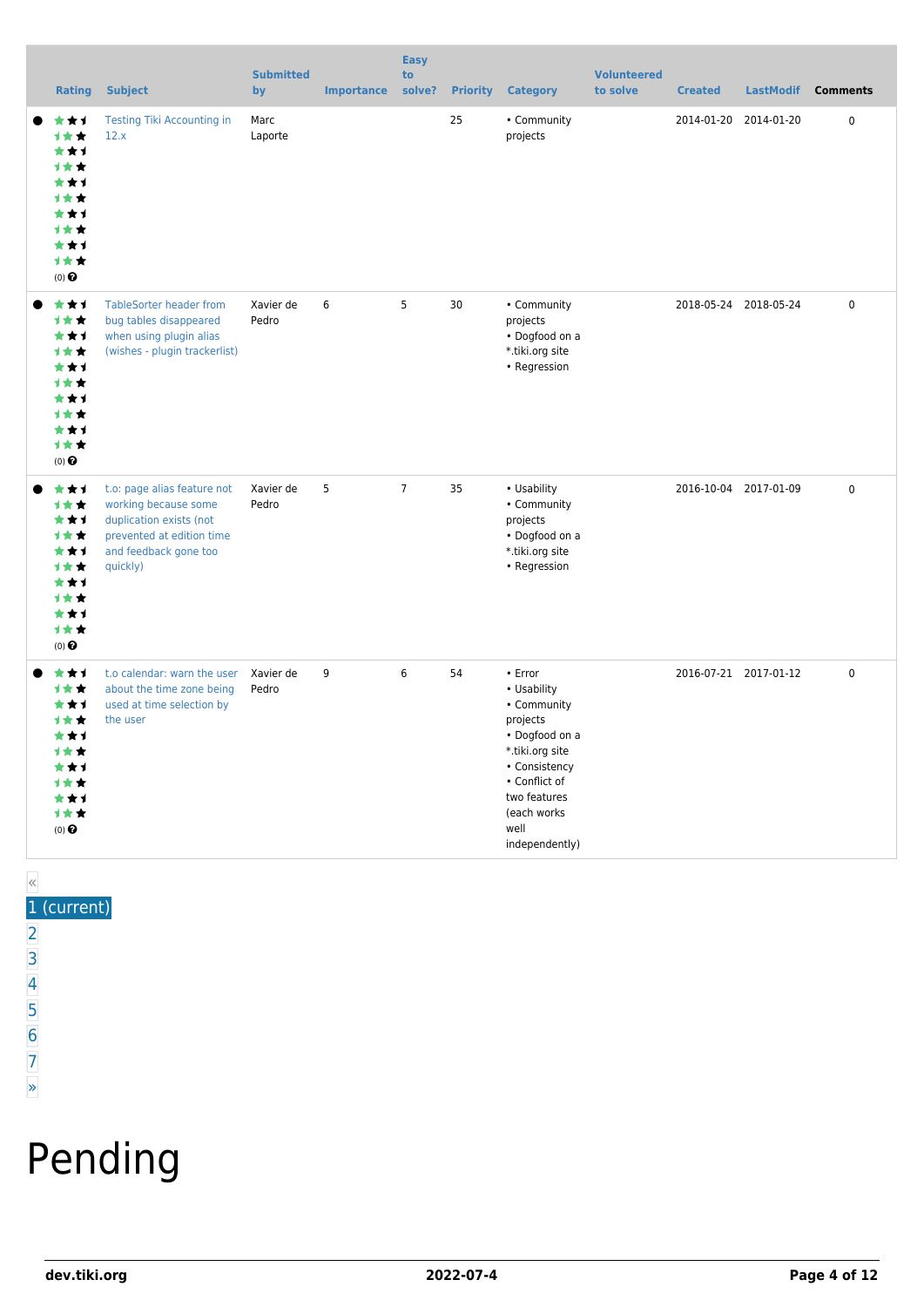|           | <b>Rating</b>                                                                                             | <b>Subject</b>                                                                                                  | <b>Submitted</b><br>by | <b>Importance</b> | <b>Easy</b><br>to<br>solve? | <b>Priority</b> | <b>Category</b>                                                                                                                                 | <b>Volunteered</b><br>to solve | <b>Created</b>        | <b>LastModif</b>      | <b>Comments</b>                            |
|-----------|-----------------------------------------------------------------------------------------------------------|-----------------------------------------------------------------------------------------------------------------|------------------------|-------------------|-----------------------------|-----------------|-------------------------------------------------------------------------------------------------------------------------------------------------|--------------------------------|-----------------------|-----------------------|--------------------------------------------|
| $\bullet$ | ***<br>计女女<br>***<br>计女女<br>***<br>计女女<br>***<br>计女女<br>***<br>1★★<br>$(0)$ $\odot$                       | A backup script that can be put on a<br>cron job to save to a distant backup<br>server                          | Marc<br>Laporte        | 10 high           | 9                           | 90              | • Feature<br>request<br>$\bullet$<br>Community<br>projects                                                                                      | nkoth                          |                       | 2013-08-19 2013-11-13 | $\mathbf{1}$<br>marclaporte-18<br>Sep 13   |
| $\bullet$ | ***<br>计女女<br>***<br>计女女<br>***<br>计女女<br>***<br>计女女<br>***<br>计女女<br>$(0)$ <sup><math>\odot</math></sup> | Update<br>http://tiki.org/Official+Directors+Filing<br>with latest information on<br>incorporation filing       | Marc<br>Laporte        | 8                 | 9                           | 72              | $\bullet$<br>Community<br>projects                                                                                                              | Nelson Ko                      |                       | 2013-09-08 2013-10-28 | 0                                          |
| $\bullet$ | 大大士<br>计女女<br>***<br>计女女<br>***<br>计女女<br>***<br>计女女<br>***<br>计女女<br>(0)                                 | Applying Personal Blog and Profile<br>fails                                                                     | Saša<br>Janiška        | 8                 | 6                           | 48              | • Error<br>$\bullet$<br>Community<br>projects<br>Regression                                                                                     |                                |                       | 2018-08-07 2018-08-10 | 11<br>Chealer9-17<br>Aug 18                |
| $\bullet$ | ***<br>计女女<br>***<br>计女女<br>***<br>才女女<br>***<br>计女女<br>***<br>计女女<br>$(0)$ $\Theta$                      | Missing & used plugins reporting +<br>Plugin security and approval: need a<br>listing + notification email      | Marc<br>Laporte        | 9 high            |                             | 45              | • Feature<br>request<br>$\bullet$<br>Community<br>projects<br>• Dogfood<br>on a<br>*.tiki.org<br>site<br>$\bullet$<br>Regression<br>Consistency |                                |                       | 2008-10-29 2009-05-04 | 0                                          |
|           | $0$ $*$ $*$ $*$<br>计女女<br>***<br>1女女<br>***<br>1★★<br>***<br>计女女<br>***<br>计女女<br>$(0)$ $\Theta$          | 15.x+: Expose back preference filters<br>on Admin UI for new tiki admins                                        | Xavier de<br>Pedro     | $\overline{7}$    | 6                           | 42              | • Usability<br>$\bullet$<br>Community<br>projects<br>• Dogfood<br>on a<br>*.tiki.org<br>site<br>$\bullet$<br>Regression                         | Jonny Bradley                  | 2016-08-03 2016-09-29 |                       | $\overline{2}$<br>marclaporte-31<br>May 18 |
| $\bullet$ | 大女子<br>计女女<br>***<br>计女女<br>***<br>计女女<br>***<br>计女女<br>***<br>计女女<br>$(0)$ $\odot$                       | Some stats for CVS and SVN activity :: Marc<br>looking for a volunteer to host stats<br>server and maintain app | Laporte                | 8                 |                             | 40              | $\bullet$<br>Community<br>projects<br>• Dogfood<br>on a<br>*.tiki.org<br>site                                                                   | Lorinc                         |                       | 2008-04-12 2008-05-19 | $\mathbf 0$                                |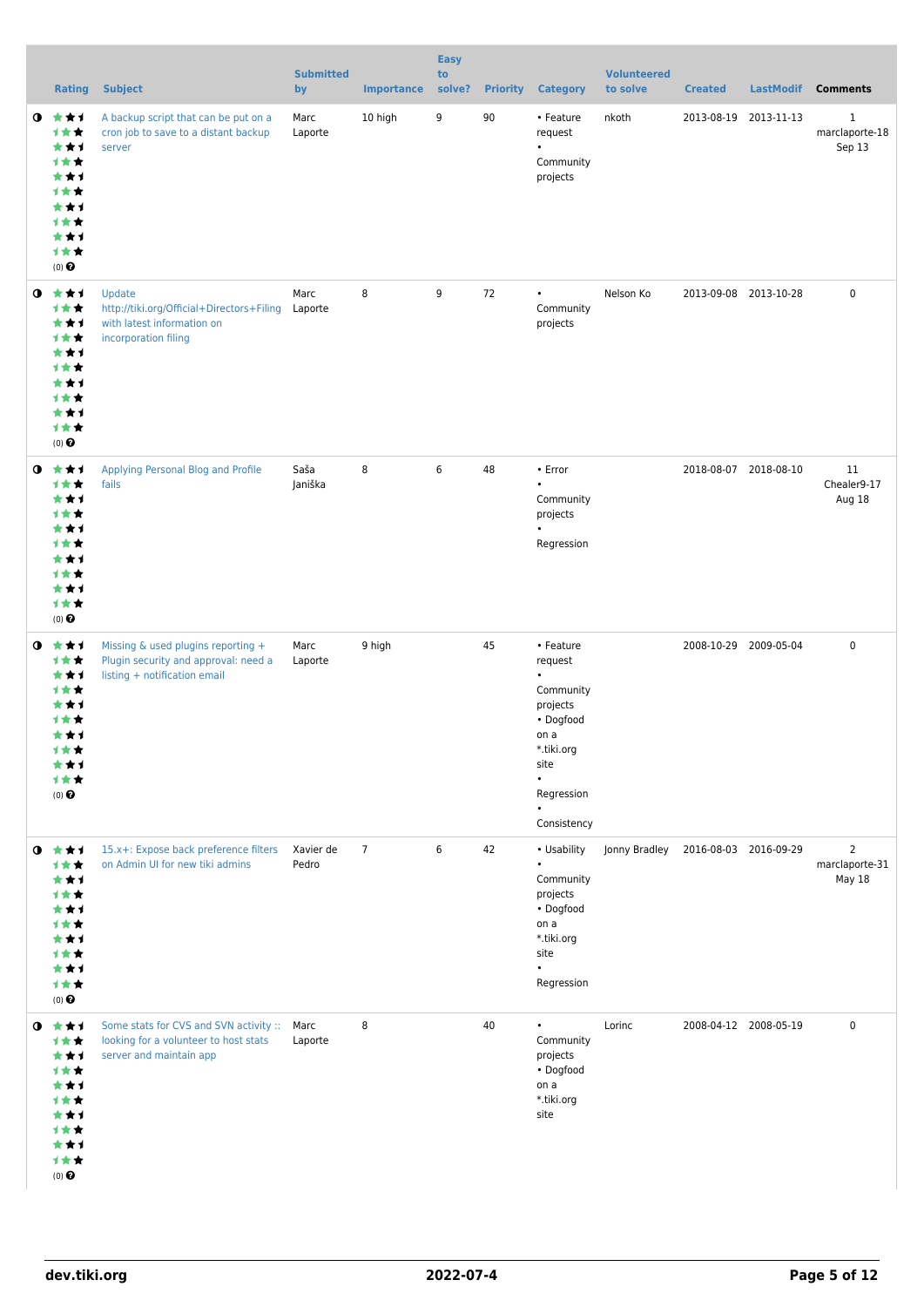|           | <b>Rating</b>                                                                                                            | <b>Subject</b>                                                                                       | <b>Submitted</b><br>by | <b>Importance</b> | <b>Easy</b><br>to<br>solve? |    | <b>Priority Category</b>                                                                                            | <b>Volunteered</b><br>to solve | <b>Created</b>        | <b>LastModif</b> | <b>Comments</b>                      |
|-----------|--------------------------------------------------------------------------------------------------------------------------|------------------------------------------------------------------------------------------------------|------------------------|-------------------|-----------------------------|----|---------------------------------------------------------------------------------------------------------------------|--------------------------------|-----------------------|------------------|--------------------------------------|
|           | $0 \star \star \star$<br>计女女<br>***<br>1★★<br>***<br>计女女<br>***<br>计女女<br>***<br>1★★<br>$(0)$ $\Theta$                   | Optional reporting of anonymized<br>usage stats (which features are used,<br>how many accounts, etc) | Marc<br>Laporte        | 8                 |                             | 40 | • Feature<br>request<br>$\bullet$<br>Community<br>projects                                                          | Marc Laporte                   | 2008-11-01 2008-11-08 |                  | 0                                    |
|           | $0 \star \star \star$<br>1★★<br>***<br>计女女<br>***<br><b>1**</b><br>***<br>计女女<br>***<br>计女女<br>$(0)$ $\odot$             | plugin list filter by category doesn't<br>work on dev.t.o                                            | Xavier de<br>Pedro     | 8                 | 5                           | 40 | • Error<br>$\bullet$<br>Community<br>projects<br>• Dogfood<br>on a<br>*.tiki.org<br>site<br>$\bullet$<br>Regression |                                | 2019-07-09 2019-08-17 |                  | 0                                    |
| $\bullet$ | ***<br>1★★<br>***<br>计女女<br>***<br>计女女<br>***<br>计女女<br>***<br>计女女<br>$(1)$ $\odot$                                      | Tracker - field type items list                                                                      | Torsten<br>Fabricius   | 10 high           | 3                           | 30 | • Support<br>request<br>$\bullet$<br>Community<br>projects                                                          | WolfgangA                      | 2015-04-05 2018-12-28 |                  | 3<br>Jyhem-03 Jan<br>19              |
|           | $0 \star \star \star$<br>计女女<br>***<br>计女女<br>***<br><b>1 ★ ★</b><br>***<br>1★★<br>***<br>计女女<br>$(1)$<br>$\pmb{\Theta}$ | doc.t.o 19.x: I can't upload images to<br>wiki pages (CSRF) with elFinder                            | Xavier de<br>Pedro     | 6                 | 5                           | 30 | • Error<br>$\bullet$<br>Community<br>projects<br>• Dogfood<br>on a<br>*.tiki.org<br>site<br>$\bullet$<br>Regression |                                | 2018-11-18 2019-01-21 |                  | 6<br>lindon-17 Nov<br>19             |
|           | $0 \star \star \star$<br>计女女<br>***<br>1★★<br>***<br>计女女<br>***<br>1★★<br>***<br>计女女<br>$(0)$ $\odot$                    | Adding "x-cms-engine: tikiwiki" in<br><b>HTTP headers</b>                                            | Marc<br>Laporte        | 5                 |                             | 25 | • Feature<br>request<br>$\bullet$<br>Community<br>projects                                                          |                                | 2008-02-08 2008-02-08 |                  | $\mathbf{1}$<br>gmartin-12 Feb<br>08 |
|           | $0 \star \star \star$<br>计女女<br>***<br>计女女<br>***<br>计女女<br>***<br><b>1**</b><br>***<br>计女女<br>$(0)$ $\Theta$            | How to force the login process                                                                       | llamonica              | 5                 |                             | 25 | • Feature<br>request<br>• Support<br>request<br>Community<br>projects                                               | Beestje                        | 2009-02-17 2009-05-14 |                  | 0                                    |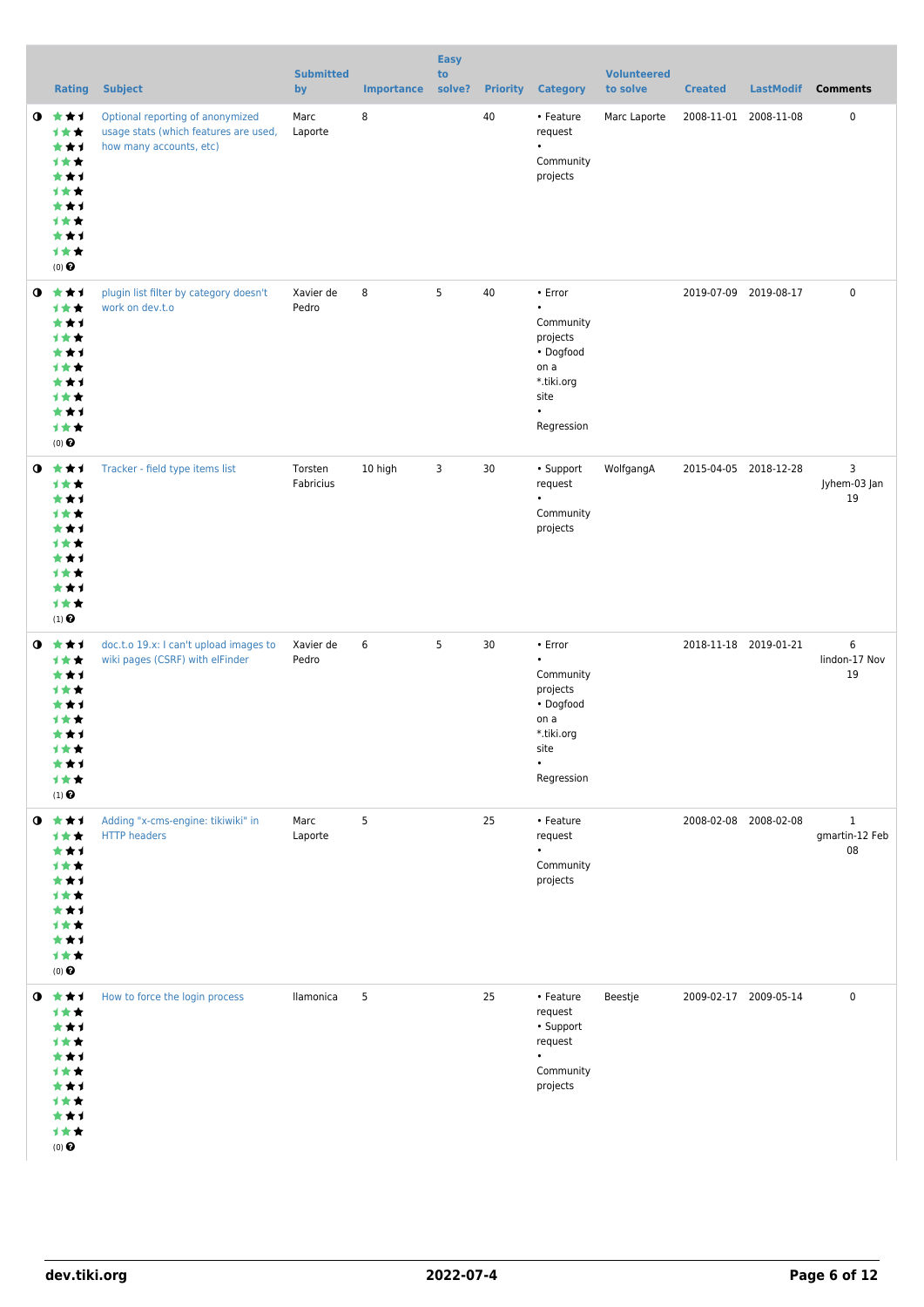|           | <b>Rating</b>                                                                                             | <b>Subject</b>                                                                                      | <b>Submitted</b><br>by         | <b>Importance</b> | <b>Easy</b><br>to<br>solve? |    | <b>Priority Category</b>                                                                                             | <b>Volunteered</b><br>to solve | <b>Created</b>        | <b>LastModif</b>      | <b>Comments</b>                             |
|-----------|-----------------------------------------------------------------------------------------------------------|-----------------------------------------------------------------------------------------------------|--------------------------------|-------------------|-----------------------------|----|----------------------------------------------------------------------------------------------------------------------|--------------------------------|-----------------------|-----------------------|---------------------------------------------|
| $\bullet$ | 大大才<br>计女女<br>***<br>计女女<br>***<br><b>1**</b><br>***<br>计女女<br>***<br>计女女<br>$(0)$ $\odot$                | Make sure Tiki is offered by all server<br>control panels                                           | Marc<br>Laporte                | 5                 |                             | 25 | $\bullet$<br>Community<br>projects                                                                                   | Marc Laporte                   | 2006-01-17 2021-10-05 |                       | 0                                           |
| $\bullet$ | 大大才<br>计女女<br>***<br>1★★<br>***<br><b>1**</b><br>***<br>计女女<br>***<br>计女女<br>$(0)$ $\odot$                | Tracker events en dev.t.o tiki-<br>batch_todo.php unexpected ? in<br>initlib.php                    | Xavi (as<br>xavidp -<br>admin) | 5                 | 5                           | 25 | • Error<br>$\bullet$<br>Community<br>projects<br>• Dogfood<br>on a<br>*.tiki.org<br>site<br>$\bullet$<br>Regression  |                                |                       | 2020-10-18 2020-10-28 | $\overline{2}$<br>jonnybradley-28<br>Oct 20 |
| $\bullet$ | ***<br>计女女<br>***<br>计女女<br>***<br>计女女<br>***<br>计女女<br>***<br>计女女<br>$(0)$ $\odot$                       | allow seing username in user tracker<br>at registration time, step 2 (filling<br>user tracker item) | Xavier de<br>Pedro             | 4                 |                             | 20 | • Usability<br>• Feature<br>request<br>$\bullet$<br>Community<br>projects<br>• Dogfood<br>on a<br>*.tiki.org<br>site |                                | 2008-07-10 2008-07-10 |                       | 0                                           |
| $\bullet$ | ***<br>计女女<br>***<br>计女女<br>***<br>1 <del>*</del> *<br>***<br>计女女<br>***<br>计女女<br>$(0)$ $\Theta$         | articles needs aids to fight spam (e.g.<br>admins see tiki-list_submissions.php<br>at info.tw.o)    | Xavier de<br>Pedro             | 4                 |                             | 20 | • Feature<br>request<br>Community<br>projects<br>• Dogfood<br>on a<br>*.tiki.org<br>site                             |                                | 2008-08-14 2008-08-14 |                       | 0                                           |
|           | $0$ $*$ $*$ $*$<br>计女女<br>***<br>计女女<br>***<br>1★★<br>***<br>计女女<br>***<br>1★★<br>$(0)$ $\Theta$          | TikiBountySystem                                                                                    | Xavi (as<br>xavidp -<br>admin) | $\overline{4}$    |                             | 20 | • Feature<br>request<br>Community<br>projects                                                                        |                                |                       | 2005-07-01 2021-09-30 | $\mathbf{1}$<br>Bsfez-30 Sep 21             |
| $\bullet$ | 大大士<br>计女女<br>***<br>计女女<br>***<br>计女女<br>***<br>1★★<br>***<br>计女女<br>$(0)$ <sup><math>\odot</math></sup> | Dogfood: aggregate all the RSS feeds<br>from all *.tikiwiki.org sites                               | Marc<br>Laporte                | 3                 |                             | 15 | $\bullet$<br>Community<br>projects<br>• Dogfood<br>on a<br>*.tiki.org<br>site                                        |                                | 2007-06-12 2007-06-12 |                       | 0                                           |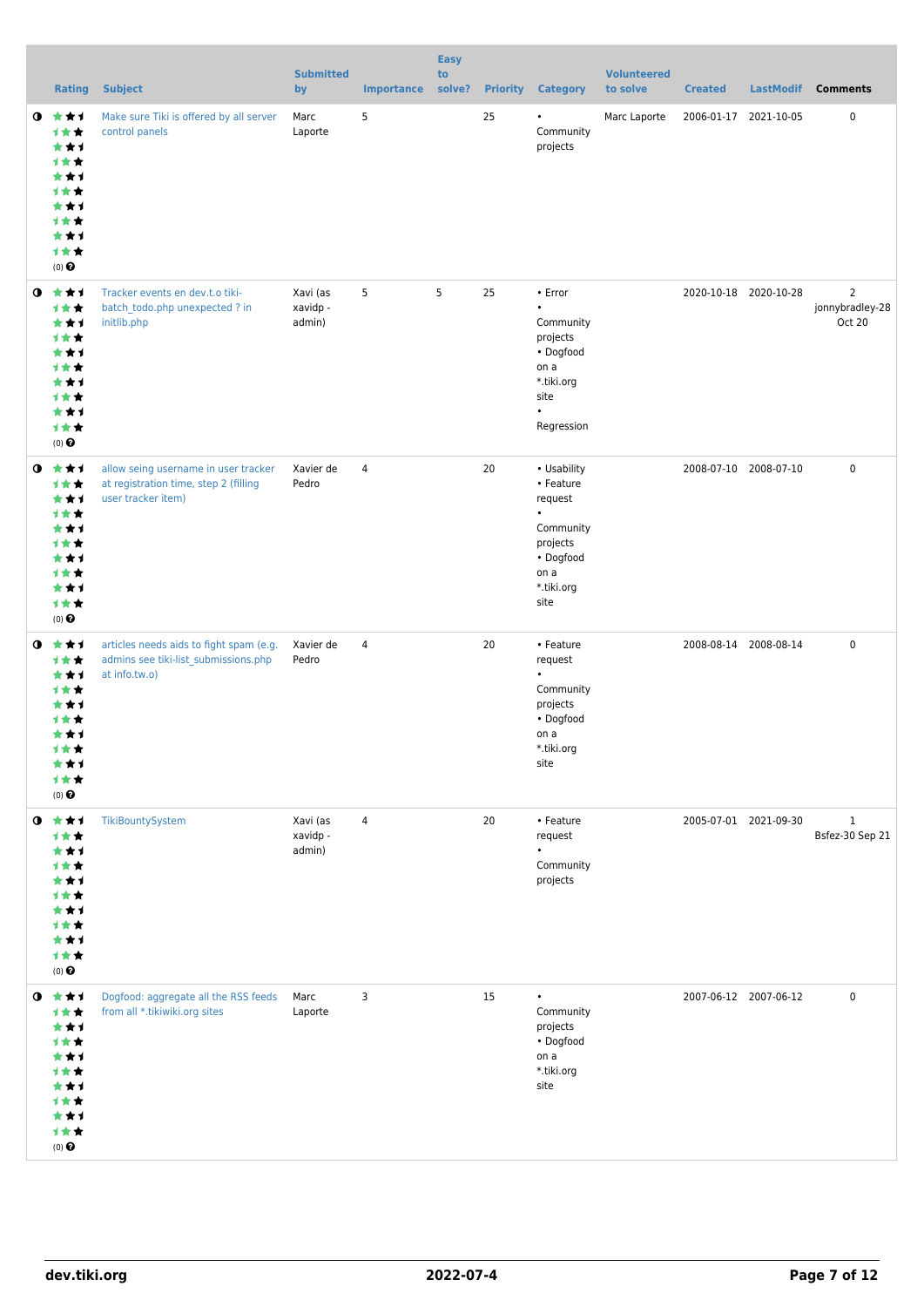## Closed

|    | <b>Rating</b>                                                                                                     | <b>Subject</b>                                                                                                                                        | <b>Submitted by</b>               | <b>Importance</b> | <b>Easy</b><br>to<br>solve? | <b>Priority</b> | <b>Category</b>                                                                                              | <b>Volunteered</b><br>to solve | <b>Created</b>        | <b>LastModif</b>      | <b>Comments</b>              |
|----|-------------------------------------------------------------------------------------------------------------------|-------------------------------------------------------------------------------------------------------------------------------------------------------|-----------------------------------|-------------------|-----------------------------|-----------------|--------------------------------------------------------------------------------------------------------------|--------------------------------|-----------------------|-----------------------|------------------------------|
| O. | ***<br><b>1**</b><br>***<br>1★★<br>***<br><b>1★★</b><br>***<br><b>1**</b><br>★★1<br>计女女<br>$(0)$ $\odot$          | <b>BrowserTitle is</b><br>empty after<br>upgrading Tiki                                                                                               | Bernard Sfez /<br>Tiki Specialist | 10 high           | 10<br>easy                  | 99              | $\bullet$<br>Community<br>projects<br>Regression<br>• Less than<br>30-minutes<br>fix<br>• Release<br>Blocker |                                | 2017-01-30            | 2017-01-30            | 0                            |
| O  | ***<br><b>1**</b><br>***<br><b>1★★</b><br>***<br><b>1★★</b><br>***<br>才女女<br>★★1<br>***<br>$(0)$ $\odot$          | <b>Backport fixes</b><br>to Profiles<br>Wizard in 19.x<br>to 18.x LTS                                                                                 | Xavier de Pedro                   | 9                 | 6                           | 54              | • Support<br>request<br>Community<br>projects<br>Regression                                                  |                                |                       | 2018-09-25 2019-07-06 | $\mathbf 0$                  |
| O  | ***<br><b>1**</b><br>***<br><b>1★★</b><br>★★1<br><b>1★★</b><br>***<br><b>1 * *</b><br>★★1<br>计女女<br>$(0)$ $\odot$ | show.t.o<br>instance can't<br>be created                                                                                                              | Xavier de Pedro                   | 6                 |                             | 30              | $\bullet$<br>Community<br>projects<br>• Dogfood<br>on a<br>*.tiki.org<br>site<br>$\bullet$<br>Regression     |                                | 2013-10-11 2013-10-19 |                       | 1<br>omstefanov-12<br>Oct 13 |
| Ø  | ***<br><b>1★★</b><br>***<br>计女女<br>***<br>计女女<br>***<br><b>1**</b><br>***<br>计女女<br>$(1)$ $\odot$                 | 12.x: Page<br>Alias broken in<br>dev.t.o?                                                                                                             | Xavier de Pedro                   | 9                 | 7                           | 63              | $\bullet$<br>Community<br>projects<br>• Dogfood<br>on a<br>*.tiki.org<br>site<br>$\bullet$<br>Regression     | Jonny Bradley                  | 2014-01-17 2015-11-14 |                       | 0                            |
| ◎  | ***<br>计女女<br>***<br>计女女<br>***<br>计女女<br>***<br>计女女<br>***<br>计女女<br>$(0)$ $\bigodot$                            | 13.x: doc.t.o<br>menu 43<br>(public info for<br>anons) doesn't<br>show 'section<br>level 1'<br>records, but<br>only section<br>level 0 and<br>options | Xavier de Pedro                   | 8                 | 8                           | 64              | $\bullet$<br>Community<br>projects<br>• Dogfood<br>on a<br>*.tiki.org<br>site<br>$\bullet$<br>Regression     |                                | 2014-08-11 2014-08-14 |                       | $\mathbf 0$                  |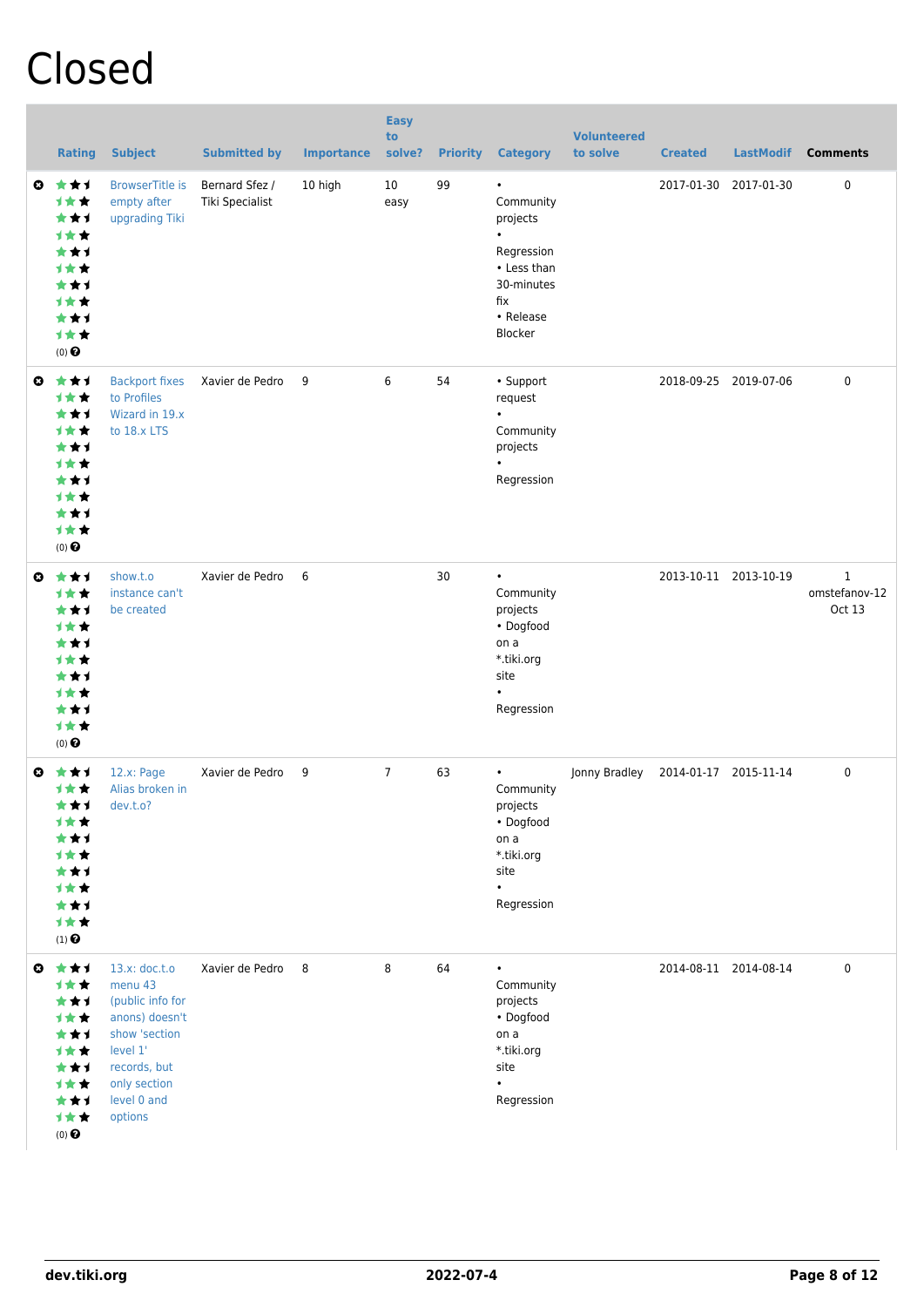|                       | <b>Rating</b>                                                                                                   | <b>Subject</b>                                                                                                                                               | <b>Submitted by</b>        | <b>Importance</b> | <b>Easy</b><br>to<br>solve? | <b>Priority</b> | <b>Category</b>                                                                                          | <b>Volunteered</b><br>to solve | <b>Created</b>        | <b>LastModif</b>      | <b>Comments</b>                          |
|-----------------------|-----------------------------------------------------------------------------------------------------------------|--------------------------------------------------------------------------------------------------------------------------------------------------------------|----------------------------|-------------------|-----------------------------|-----------------|----------------------------------------------------------------------------------------------------------|--------------------------------|-----------------------|-----------------------|------------------------------------------|
| O                     | ***<br><b>1**</b><br>★★1<br><b>1**</b><br>★★1<br><b>1**</b><br>***<br><b>1★★</b><br>***<br>才女女<br>$(0)$ $\odot$ | $13.x-14.x$<br>can't add new<br>arguments to<br>the 'wishes'<br>plugin alias<br>edited in<br>dev.t.o                                                         | Xavier de Pedro            | 4                 | $\overline{7}$              | 28              | $\bullet$<br>Community<br>projects<br>• Dogfood<br>on a<br>*.tiki.org<br>site<br>$\bullet$<br>Regression |                                | 2014-08-14 2016-02-15 |                       | $\mathbf{1}$<br>marclaporte-14<br>Aug 14 |
| $\boldsymbol{\Theta}$ | ***<br>1★★<br>***<br>1★★<br>***<br><b>1**</b><br>★★1<br><b>1**</b><br>***<br>计女女<br>$(2)$ $\odot$               | $13.x$ doc.t.o:<br>apply<br>template to<br>wiki page adds<br>no new<br>content on<br>reload                                                                  | Xavier de Pedro            | 6                 | 6                           | 36              | $\bullet$<br>Community<br>projects<br>• Dogfood<br>on a<br>*.tiki.org<br>site<br>$\bullet$<br>Regression | Jonny Bradley                  | 2014-09-15 2014-09-21 |                       | $\mathbf 0$                              |
| $\boldsymbol{\Theta}$ | ***<br>计女女<br>***<br>才女女<br>***<br><b>1**</b><br>***<br><b>1**</b><br>***<br>才女女<br>(0)                         | $12.x - 14.x$<br>PluginColorBox<br>produces<br>nothing                                                                                                       | Xavier de Pedro            | $\overline{4}$    | 5                           | 20              | $\bullet$<br>Community<br>projects<br>• Dogfood<br>on a<br>*.tiki.org<br>site<br>$\bullet$<br>Regression |                                |                       | 2015-03-01 2015-03-03 | 10<br>xavi-03 Mar 15                     |
| Ø                     | ***<br><b>1**</b><br><b>1★★</b><br>★★1<br>***<br>***<br><b>1★★</b><br>***<br>1★★<br>$(0)$ $\odot$               | Reproduce on<br>Show: Error:<br>★ ★ 1 No field<br>indicated                                                                                                  | luciash d' being<br>$\Box$ | 10 high           |                             | 50              | $\bullet$<br>Community<br>projects<br>• Dogfood<br>on a<br>*.tiki.org<br>site<br>$\bullet$<br>Regression |                                |                       | 2015-05-22 2016-03-11 | 0                                        |
| $\boldsymbol{\Theta}$ | 女女士<br>计女女<br>***<br>计女女<br>***<br>计女女<br>***<br>计女女<br>***<br>1★★<br>$(0)$<br>$\pmb{\Theta}$                   | 15.x<br>Regression:<br><b>Some Profiles</b><br>(including<br>featured) can't<br>create some<br>objects (wiki<br>pages, tracker<br>ids or fields,<br>$\ldots$ | Xavier de Pedro            | - 9               | $\overline{4}$              | 36              | $\bullet$<br>Community<br>projects<br>• Dogfood<br>on a<br>*.tiki.org<br>site<br>$\bullet$<br>Regression |                                |                       | 2016-01-19 2016-01-23 | $\mathbf{1}$<br>xavi-25 Jan 16           |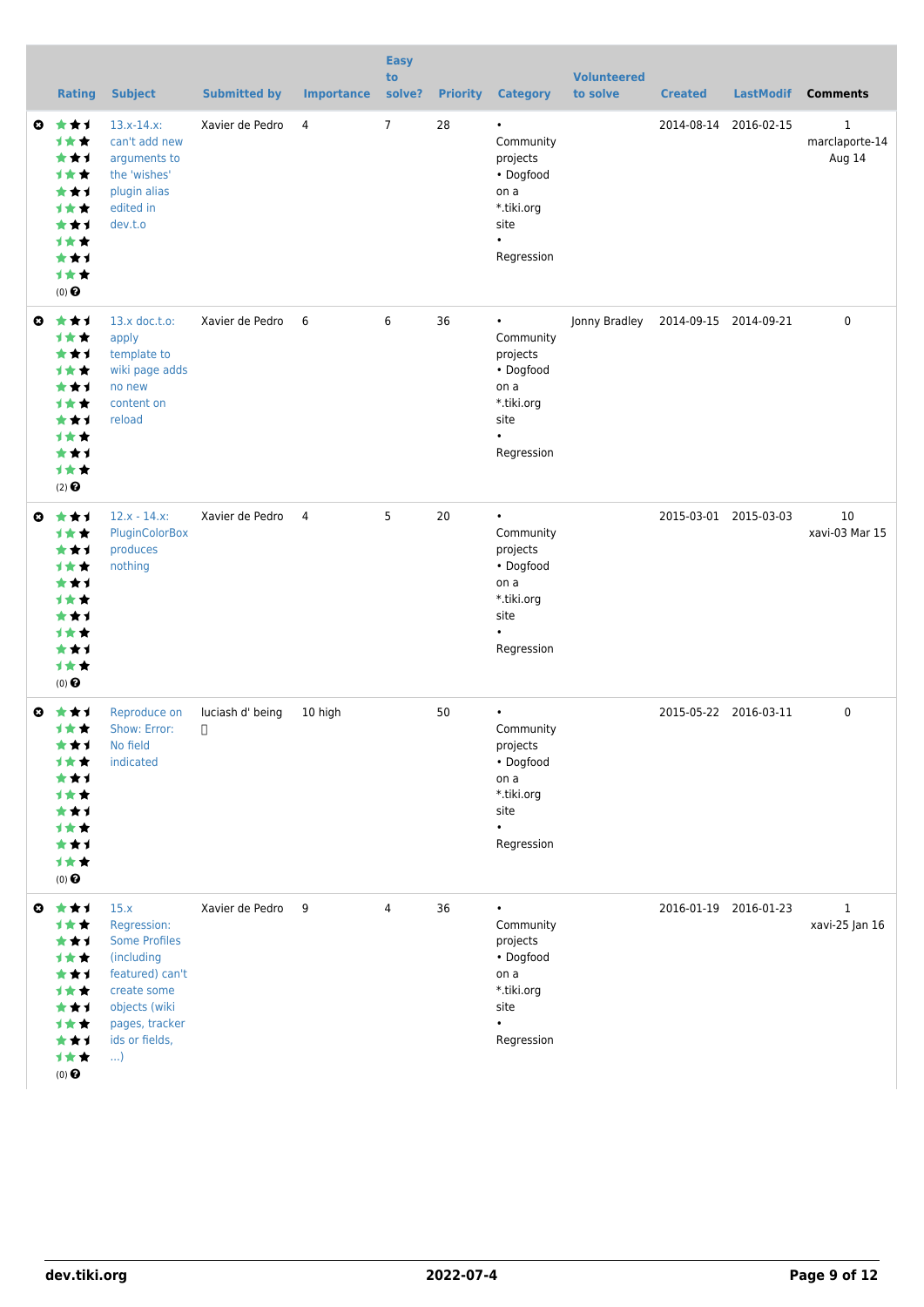|                       | <b>Rating</b>                                                                                                           | <b>Subject</b>                                                                   | <b>Submitted by</b>               | <b>Importance</b> | <b>Easy</b><br>to<br>solve? | <b>Priority</b> | <b>Category</b>                                                                                          | <b>Volunteered</b><br>to solve | <b>Created</b>        | <b>LastModif</b> | <b>Comments</b>                   |
|-----------------------|-------------------------------------------------------------------------------------------------------------------------|----------------------------------------------------------------------------------|-----------------------------------|-------------------|-----------------------------|-----------------|----------------------------------------------------------------------------------------------------------|--------------------------------|-----------------------|------------------|-----------------------------------|
| $\boldsymbol{\omega}$ | ***<br>1★★<br>★★1<br>才女女<br>***<br><b>1**</b><br>***<br>***<br>***<br>才女女<br>$(0)$ <sup><math>\odot</math></sup>        | wikiplugin<br>inside tracker<br>item are<br>integrated in<br>the wiki<br>autotoc | Bernard Sfez /<br>Tiki Specialist | 10 high           | $\overline{7}$              | 70              | $\bullet$<br>Community<br>projects<br>• Dogfood<br>on a<br>*.tiki.org<br>site<br>$\bullet$<br>Regression |                                | 2016-07-22 2017-01-30 |                  | 0                                 |
| $\boldsymbol{\omega}$ | ***<br>1★★<br>★★1<br>计女女<br>★★1<br><b>1★★</b><br>***<br><b>1**</b><br>***<br>才女女<br>$(1)$ <sup><math>\odot</math></sup> | Confirm action<br>on CSRF<br>warning<br>causes<br>warning to<br>redisplay        | Gary<br>Cunningham-Lee            | 8                 |                             | 40              | $\bullet$<br>Community<br>projects<br>• Dogfood<br>on a<br>*.tiki.org<br>site<br>Regression              | lindon                         | 2016-11-08 2019-07-21 |                  | 7<br>xavi-21 Jul 19               |
| $\bullet$             | ***<br>计女女<br>★★1<br>1★★<br>***<br><b>1**</b><br>***<br><b>1★★</b><br>***<br>才女女<br>(0)                                 | Plugin img<br>using files<br>gallery doesn't<br>work anymore<br>at dev.tiki.org  | Bernard Sfez /<br>Tiki Specialist | 10 high           | 5                           | 50              | $\bullet$<br>Community<br>projects<br>• Dogfood<br>on a<br>*.tiki.org<br>site<br>Regression              |                                | 2018-10-24 2021-07-04 |                  | $\pmb{0}$                         |
| O.                    | ***<br>计女女<br>***<br><b>1★★</b><br>★★1<br><b>1★★</b><br>***<br>计女女<br>***<br>计女女<br>$(0)$ $\odot$                       | Calendar<br>event<br>(Community<br>event) not<br>visible for<br>anonymous        | Bernard Sfez /<br>Tiki Specialist | 8                 | 5                           | 40              | Community<br>projects<br>• Dogfood<br>on a<br>*.tiki.org<br>site<br>$\bullet$<br>Regression              |                                | 2018-10-25 2018-10-27 |                  | $\overline{2}$<br>Bsfez-29 Oct 18 |
| $\bullet$             | 大大才<br>计女女<br>***<br>计女女<br>***<br>计女女<br>***<br>计女女<br>***<br>1★★<br>$(0)$ <sup><math>\odot</math></sup>               | Subject<br>encoding of<br>notification<br>from tiki.org<br>are broken            | Bernard Sfez /<br>Tiki Specialist | $\overline{7}$    | 5                           | 35              | Community<br>projects<br>• Dogfood<br>on a<br>*.tiki.org<br>site<br>Regression                           |                                | 2018-11-18 2019-01-22 |                  | 0                                 |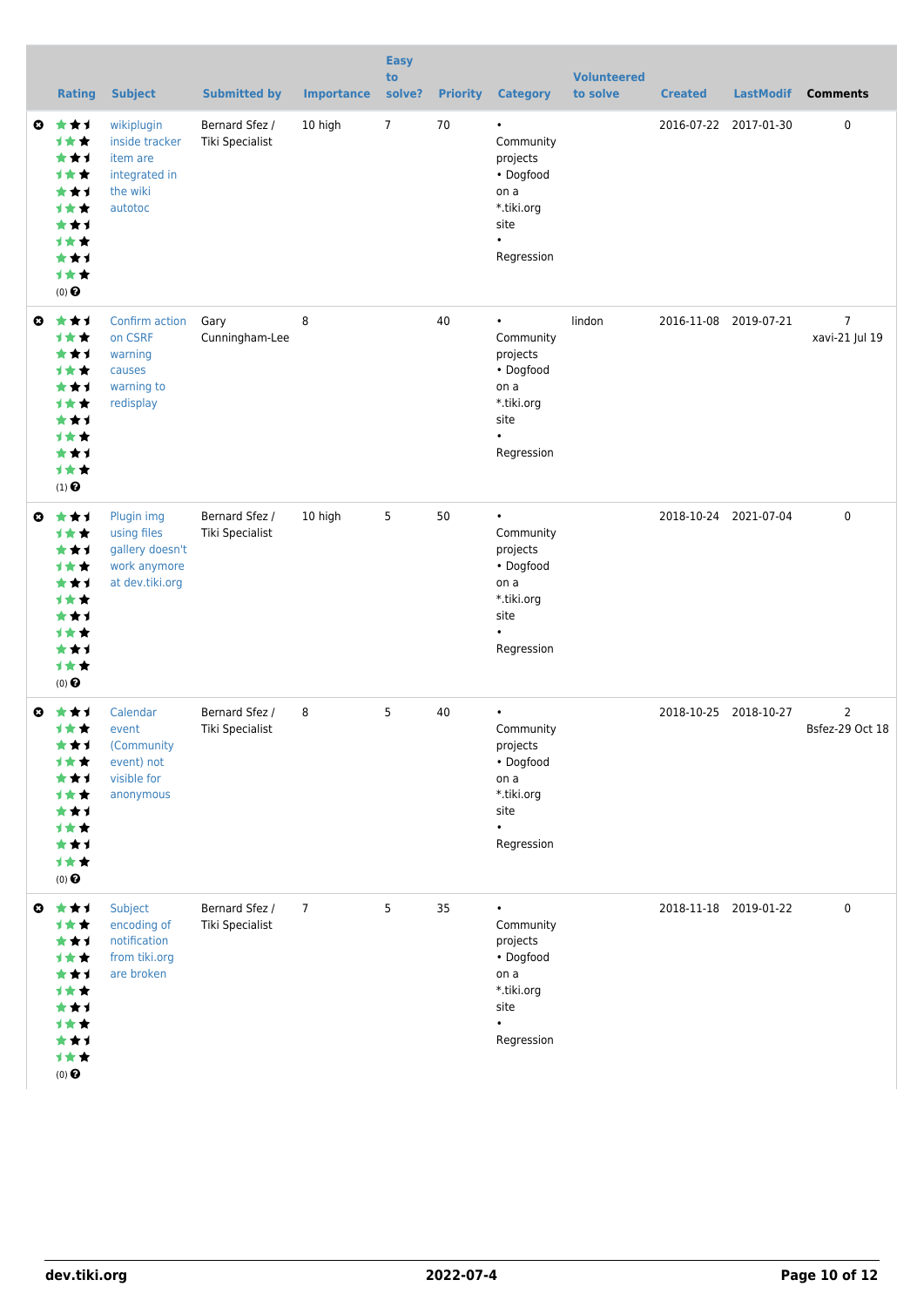|   | <b>Rating</b>                                                                                                            | <b>Subject</b>                                                                                                                                          | <b>Submitted by</b>               | <b>Importance</b> | <b>Easy</b><br>to<br>solve? | <b>Priority</b> | <b>Category</b>                                                                                                                              | <b>Volunteered</b><br>to solve | <b>Created</b>        | <b>LastModif</b>      | <b>Comments</b>                           |
|---|--------------------------------------------------------------------------------------------------------------------------|---------------------------------------------------------------------------------------------------------------------------------------------------------|-----------------------------------|-------------------|-----------------------------|-----------------|----------------------------------------------------------------------------------------------------------------------------------------------|--------------------------------|-----------------------|-----------------------|-------------------------------------------|
| O | ***<br><b>1★★</b><br>★★1<br><b>1★★</b><br>***<br><b>1**</b><br>***<br><b>1 * *</b><br>***<br><b>1★★</b><br>$(0)$ $\odot$ | <b>Tracker item</b><br>status filter<br>not working on<br>dev.tiki.org<br>(wishlist)                                                                    | Bernard Sfez /<br>Tiki Specialist | 8                 | 10<br>easy                  | 80              | $\bullet$<br>Community<br>projects<br>• Dogfood<br>on a<br>*.tiki.org<br>site<br>$\bullet$<br>Regression<br>• Less than<br>30-minutes<br>fix |                                | 2016-04-12            | 2017-01-11            | $\mathbf{1}$<br>jonnybradley-12<br>Apr 16 |
| Ø | 女女子<br><b>1**</b><br>★★1<br>1★★<br>★★1<br>1★★<br>***<br><b>1**</b><br>***<br>→★★<br>$(0)$ $\odot$                        | can't upload<br>an image to a<br>file gallery in<br>doc.t.o with<br>elfinder<br>(default UI)<br>since 16.x                                              | Xavier de Pedro                   | 9                 | 9                           | 81              | Community<br>projects<br>• Dogfood<br>on a<br>*.tiki.org<br>site<br>Regression<br>• Release<br>Blocker                                       | Jonny Bradley                  | 2016-11-18 2017-01-12 |                       | $\mathbf{1}$<br>jonnybradley-12<br>Jan 17 |
| O | ***<br>1★★<br>★★1<br>计女女<br>***<br>计女女<br>***<br>计女女<br>***<br>计女女<br>$(0)$ $\odot$                                      | js and css<br>borked in<br>doc.t.o while<br>testing how to<br>avoid issue in<br>elfinder which<br>prevented to<br>upload any<br>picture: please<br>help | Xavier de Pedro                   | 9                 | 5                           | 45              | $\bullet$<br>Community<br>projects<br>• Dogfood<br>on a<br>*.tiki.org<br>site<br>Regression<br>• Release<br><b>Blocker</b>                   |                                |                       | 2016-12-09 2017-01-09 | $\overline{2}$<br>xavi-09 Jan 17          |
| ◶ | 大女子<br><b>LKX</b><br>***<br><b>1★★</b><br>***<br>计女女<br>***<br>***<br>***<br>计女女<br>$(0)$ $\odot$                        | svn update<br><b>FAILS</b> to<br>update on<br>show.t.o<br>instance linked<br>to dev.t.o bug<br>tracker item                                             | Xavier de Pedro                   | $\overline{7}$    | $\overline{7}$              | 49              | • Support<br>request<br>$\bullet$<br>Community<br>projects<br>• Dogfood<br>on a<br>*.tiki.org<br>site<br>Regression                          |                                | 2016-03-03 2016-04-06 |                       | $\mathbf 0$                               |
| O | 大女子<br>计女女<br>***<br>计女女<br>★★1<br><b>1★★</b><br>★★1<br><b>1★★</b><br>★★1<br>计女女<br>$(0)$ $\odot$                        | not show the<br>list of emails<br>being sent to                                                                                                         | Newsletters do Xavier de Pedro    | 5                 | 5                           | 25              | • Usability<br>$\bullet$<br>Community<br>projects<br>• Dogfood<br>on a<br>*.tiki.org<br>site<br>Regression<br>Consistency                    |                                |                       | 2016-07-21 2017-01-24 | $\pmb{0}$                                 |

[«](https://dev.tiki.org/tiki-print.php?tr_sort_mode1=f_26_desc&page=Community+Projects&&tr_sort_mode3=f_43_asc&tr_offset3=20) [1](https://dev.tiki.org/tiki-print.php?tr_sort_mode1=f_26_desc&page=Community+Projects&&tr_sort_mode3=f_43_asc&tr_offset3=0) [2](https://dev.tiki.org/tiki-print.php?tr_sort_mode1=f_26_desc&page=Community+Projects&&tr_sort_mode3=f_43_asc&tr_offset3=20)